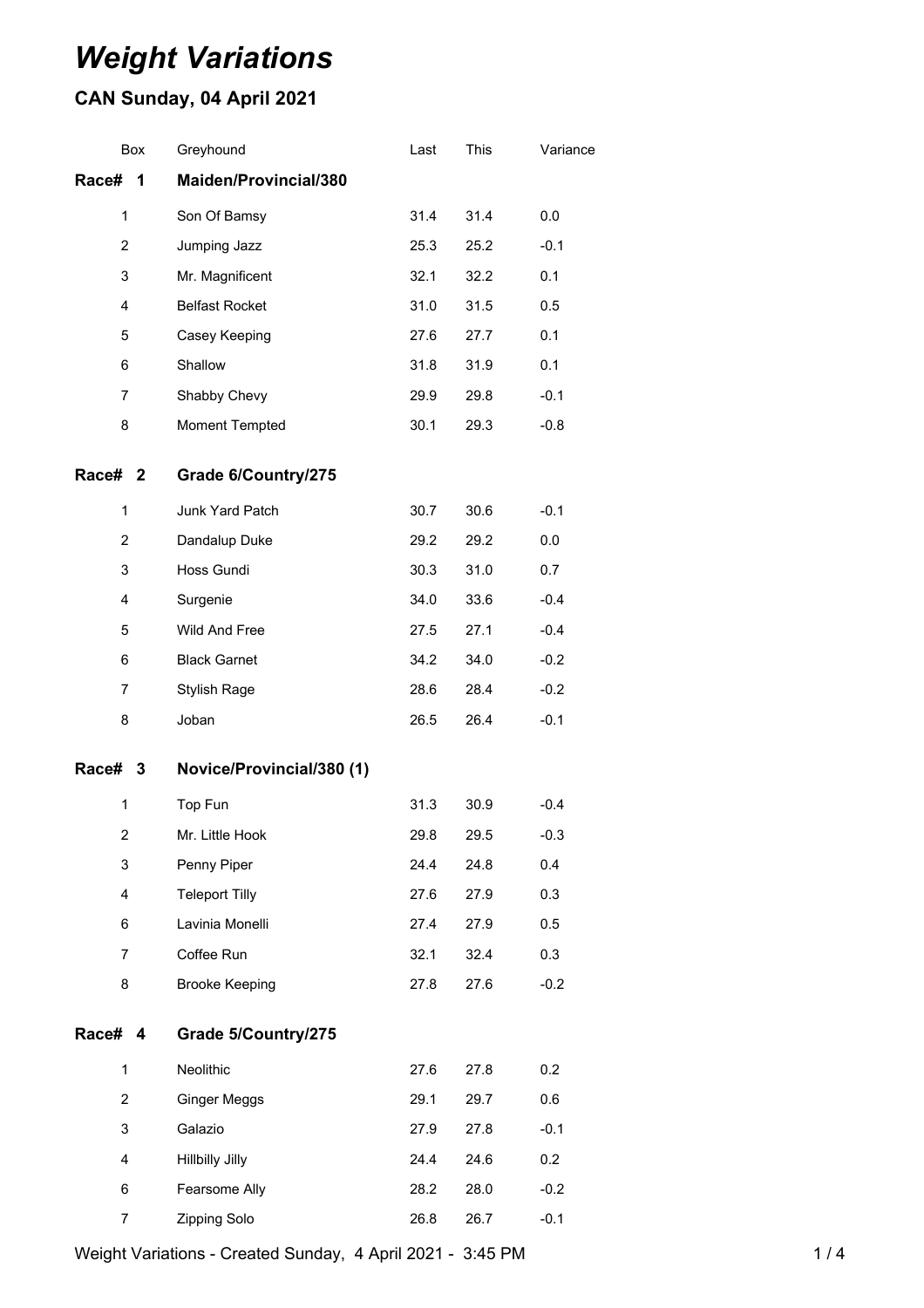### **CAN Sunday, 04 April 2021**

|         | Box            | Greyhound               | Last | This | Variance |
|---------|----------------|-------------------------|------|------|----------|
|         | 8              | Shinboner Pride         | 30.0 | 30.0 | 0.0      |
| Race# 5 |                | Mixed 5/6/Country/275   |      |      |          |
|         | 1              | Jenny Hook              | 27.2 | 27.3 | 0.1      |
|         | $\overline{c}$ | Hey Siri                | 27.7 | 28.0 | 0.3      |
|         | 3              | Serial Fun              | 30.5 | 30.8 | 0.3      |
|         | 4              | Next Up Nigel           | 30.5 | 30.8 | 0.3      |
|         | 5              | <b>Princess Twist</b>   | 27.2 | 27.3 | 0.1      |
|         | 6              | Yankee Fun              | 30.4 | 30.4 | 0.0      |
|         | $\overline{7}$ | Holly Keeping           | 28.0 | 28.1 | 0.1      |
|         | 8              | Boora Gold              | 27.8 | 27.2 | $-0.6$   |
| Race#   | 6              | Grade 5/Country/380     |      |      |          |
|         | 1              | Zipping Aspen           | 28.6 | 28.6 | 0.0      |
|         | $\overline{2}$ | <b>Felix Otis</b>       | 30.7 | 30.5 | $-0.2$   |
|         | 3              | Jimmy Goat Rose         | 34.2 | 34.1 | $-0.1$   |
|         | 9/4            | Cinnamon Monelli        | 28.4 | 28.7 | 0.3      |
|         | 5              | Jive And Jake           | 29.5 | 29.5 | 0.0      |
|         | 6              | Jump In Line            | 31.3 | 32.5 | 1.2      |
|         | $\overline{7}$ | Tap Out Gough           | 29.8 | 30.2 | 0.4      |
|         | 8              | My Way                  | 31.3 | 31.8 | 0.5      |
| Race#   | 7              | Grade 4/Country/275     |      |      |          |
|         | 1              | <b>Ballistic Bullet</b> | 30.8 | 31.6 | 0.8      |
|         | $\overline{2}$ | She's A Woman           | 27.5 | 28.0 | 0.5      |
|         | 3              | Yeah Dardy              | 28.8 | 28.7 | $-0.1$   |
|         | 4              | Fire Fly Ted            | 35.2 | 35.2 | 0.0      |
|         | 5              | Zanzique                | 26.5 | 26.3 | $-0.2$   |
|         | 6              | Crazy Fun               | 26.4 | 26.5 | 0.1      |
|         | $\overline{7}$ | Iconic Fun              | 28.4 | 28.6 | 0.2      |
|         | 8              | Rocca Jet               | 28.2 | 28.1 | $-0.1$   |
| Race# 8 |                | Grade 4/Country/380     |      |      |          |
|         | $\mathbf{1}$   | Moment To Twelve        | 27.2 | 27.0 | $-0.2$   |
|         | $\overline{2}$ | Awesome Grit            | 27.3 | 27.5 | 0.2      |
|         | 3              | War Creek               | 33.8 | 33.6 | $-0.2$   |
|         | 4              | Charos Special          | 26.8 | 26.7 | $-0.1$   |
|         | 5              | My Girl Kristy          | 27.8 | 27.8 | 0.0      |

Weight Variations - Created Sunday, 4 April 2021 - 3:45 PM 2 / 4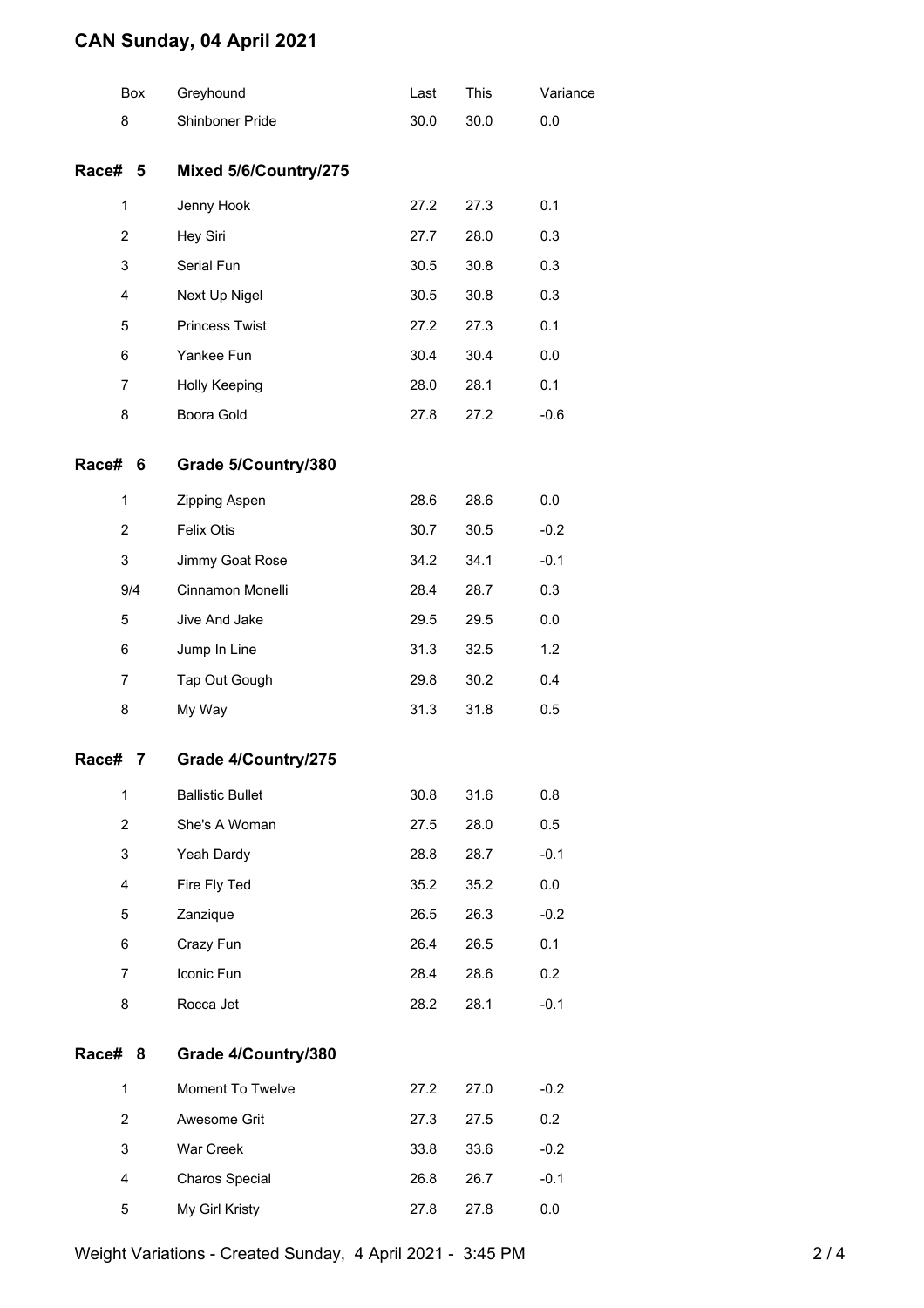### **CAN Sunday, 04 April 2021**

| This<br>Greyhound<br>Last<br>Box                      | Variance |
|-------------------------------------------------------|----------|
| Charos Diamond<br>6<br>25.0<br>25.2                   | 0.2      |
| Manado Magic<br>7<br>25.8<br>25.8                     | 0.0      |
| Herekino Fun<br>8<br>29.5<br>29.7                     | 0.2      |
| Race# 9<br>Mixed 4/5/Provincial/520                   |          |
| Fab Philippe<br>31.5<br>31.4<br>1                     | $-0.1$   |
| 2<br>Banjo's Girl<br>26.9<br>26.4                     | $-0.5$   |
| 3<br>He's My Mac<br>29.9<br>30.5                      | 0.6      |
| 6<br>Spartan Mac<br>32.3<br>32.2                      | $-0.1$   |
| <b>Bushman's Pride</b><br>7<br>37.1<br>37.3           | 0.2      |
| 8<br>32.2<br>32.5<br>Ray Keeping                      | 0.3      |
| <b>Race#10</b><br>Novice/Provincial/380 (2)           |          |
| 2<br>Sapphire Girl<br>27.2<br>27.2                    | 0.0      |
| 3<br>Turbo Charger<br>32.6<br>32.5                    | $-0.1$   |
| Vernalis Monelli<br>4<br>26.9<br>27.3                 | 0.4      |
| 6<br>28.3<br>28.2<br>Guesses                          | $-0.1$   |
|                                                       |          |
| 7<br>Go The Grove<br>30.4<br>30.6                     | 0.2      |
| <b>Race#11</b><br>Novice/Country/275                  |          |
| 1<br>Wreck It Rosy<br>27.2<br>27.6                    | 0.4      |
| 2<br>Lady Flash<br>25.2<br>25.5                       | 0.3      |
| 3<br>Fire Fly Casper<br>28.4<br>28.4                  | 0.0      |
| Commando Mac<br>30.4<br>30.6<br>4                     | 0.2      |
| 5<br>Oriental Ruby<br>26.0<br>25.9                    | $-0.1$   |
| 31.2<br>6<br>No Ideas<br>31.5                         | 0.3      |
| Sebastian Mac<br>30.5<br>7<br>30.3                    | $-0.2$   |
| Unknown Fun<br>8<br>30.8<br>30.6                      | $-0.2$   |
| <b>Race#12</b><br>Grade 6/Country/380                 |          |
| <b>Baby Shark</b><br>$\mathbf{1}$<br>25.1<br>25.6     | 0.5      |
| <b>Cruel Bandit</b><br>$\overline{2}$<br>32.1<br>32.2 | 0.1      |
| 3<br>Moondyne Boy<br>30.6<br>30.8                     | 0.2      |
| 4<br>Pinch Me<br>29.9<br>29.7                         | $-0.2$   |
| <b>Mighty Handy</b><br>29.7<br>29.7<br>5              | 0.0      |
| Promethium<br>6<br>29.5<br>29.4                       | $-0.1$   |